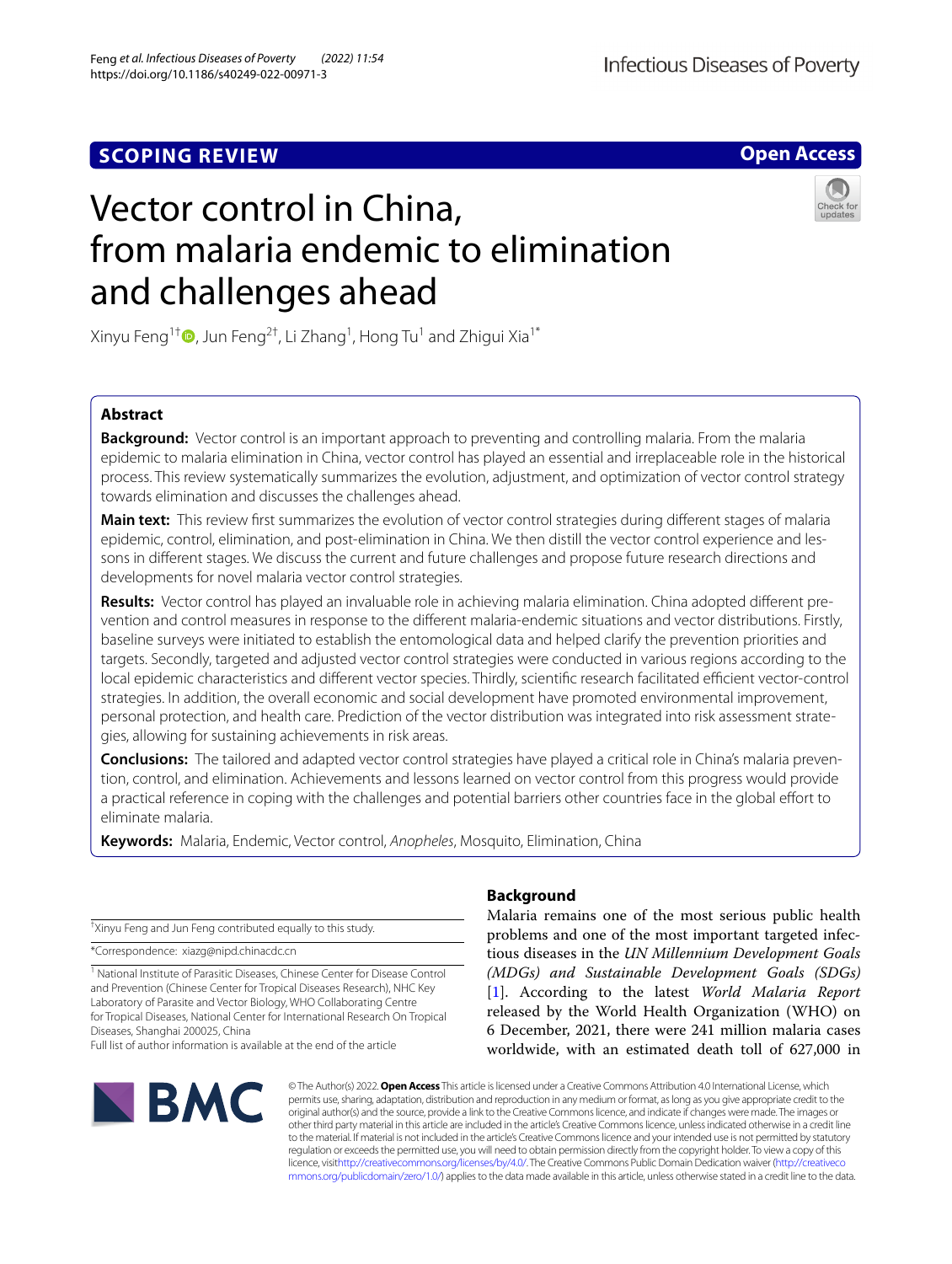2020 [[2\]](#page-9-1). In China, malaria has prevailed for more than 3000 years in many provinces/municipalities/autonomous regions [\[3](#page-9-2)]. At least thirty million malaria cases occurred, with approximately 1% of fatality rate, annually before 1949. After several generations of eforts, both the number of malaria cases and the number of areas with malaria endemics were reduced signifcantly. In response to the global malaria eradication initiative listed in the *United Nations Millennium Development Goals*, the Chinese government launched a national effort in 2010, with an ambitious goal to eliminate malaria in most areas by 2015 and achieve elimination across the country by 2020  $[4]$  $[4]$ . In 2021, China was officially certified as malaria-free by WHO.

Malaria control requires an integrated approach, including efective prevention, early diagnosis, and prompt treatment. In addition to antimalaria drugs, vector control is a vital component in the process of malaria prevention, control, and elimination [\[5](#page-9-4), [6\]](#page-9-5). Controlling the *Anopheles* vector can efectively reduce the prevalence and mortality of malaria. Traditional vector control strategies mainly include indoor residual spraying (IRS) and long-lasting insecticidal nets (LLINs) [[7,](#page-9-6) [8\]](#page-9-7), while biological, genetic, and environmental control strategies are also under investigation [\[9](#page-9-8)]. Vector control has played an essential role in each stage, from the malaria epidemic to elimination, in China  $[10-12]$  $[10-12]$  $[10-12]$ . This article summarizes the evolution of vector control strategies from the malaria epidemic stage to the control stage to the elimination and post-elimination stages in China. We also review the vector control experience and lessons learned from diferent stages and discuss the challenges for the future research and development of novel malaria vector control strategies.

## **Main text**

## **The malaria vectors in China and species‑specifc vector control strategy**

Malaria epidemics or outbreaks were more common in areas where residents had poor mosquito control and tended to sleep outside in summer and autumn, which resulted in an increased chance of contact with mosquitoes  $[13, 14]$  $[13, 14]$  $[13, 14]$  $[13, 14]$ . There are approximately 60 species of *Anopheles* mosquito identifed in China. Among them, *Anopheles sinensis*, *An. anthropophagus*, *An. minimus*, and *An. dirus* were the four major malaria vector species (Additional file  $1$ : Fig. S1). There were also some other potential vectors, such as *An. jeyporiensis cndoidiensis*, *An. Messeae, An. pseudowillmori* and *An. willmori*, etc.

*An. sinensis* was the dominant species in most areas and was the most widely distributed malaria vector in China [\[12\]](#page-9-10). *An. sinensis* was the most prominent malaria vector in the plain regions, especially rice-planting areas. *An. sinensis* sucks both human and animal blood and tends to be zoophilic. The species was known to be an efective vector for *Plasmodium vivax* malaria because it was the only primary vector in the endemic regions of central China [\[15](#page-9-14)]. However, *An. sinensis* was not an highly efficient vector for malaria transmission, since its sporozoite infection rate was only between 0.01% and 0.93% [[12,](#page-9-10) [16\]](#page-9-15). Since the feeding preferences of *An. sinensis* were mainly zoophilic [usually human blood index (HBI) < 0.3] and its larvae mainly breed in rice felds, the corresponding vector control is carried out by indoor residual spraying of animal enclosures combined with intermittent irrigation and biological control measures.

*An. anthropophagus* was distributed between 25°N and 33°N, with a distribution range of 245 counties in 18 provinces, as well as in northern regions such as Liaoning. *An. anthropophagus* was an important vector for malaria transmission [[17,](#page-10-0) [18](#page-10-1)]. Historical data have shown that *An. anthropophagus* was the main vector for malaria outbreaks, with a vector capacity more than ten times that of *An. sinensis* in the same region. The natural sporozoite infection rate was generally above 0.4%, while in *falciparum* malaria experiments, the sporozoite infection rate was approximately 10.9% [\[19](#page-10-2)], [20](#page-10-3)]. In addition, multiple surveys have shown that a higher malaria prevalence was commonly found in areas where *An. anthropophagus* and *An. sinensis* coexisted than in areas where only *An. sinensis* was identified. The results of malaria vector surveillance in recent years showed that the distribution range of *An. anthropophagus* was signifcantly reduced [[21,](#page-10-4) [22\]](#page-10-5). At present, only a few areas in Yunnan, Guizhou, and Liaoning have reported the distribution of *An. anthropophagus*. Given that this species was of high vector capacity, insecticide treated nets (ITNs) or LLINs and IRS were two combined important tools for vector control.

*An. minimus* was distributed in the hilly areas of China (mainly below 33°N latitude, and even 25°N latitude) [[23](#page-10-6), [24\]](#page-10-7). Taxonomic classifcation studies have shown multiple types of species A, C and E in the *An. minimus* complex. The habits of *An. minimus* have also been found to difer between Hainan Island and other provinces of China [[23,](#page-10-6) [25](#page-10-8), [26](#page-10-9)]. *An. minimus* was a domestic mosquito species and the main malaria transmission vector south of 25°N in China, such as in Yunnan and along the coast of Hainan. Its malaria transmission efficacy was gradually weakened north of 25° N. Therefore, An. minimus was the primary malaria vector in the mountainous and hilly areas of southern China [[27\]](#page-10-10). *An. minimus* is a main malaria vector in the hilly and forested regions, efective control is based on usage of LLIN and IRS at small villages and unincorporated communities.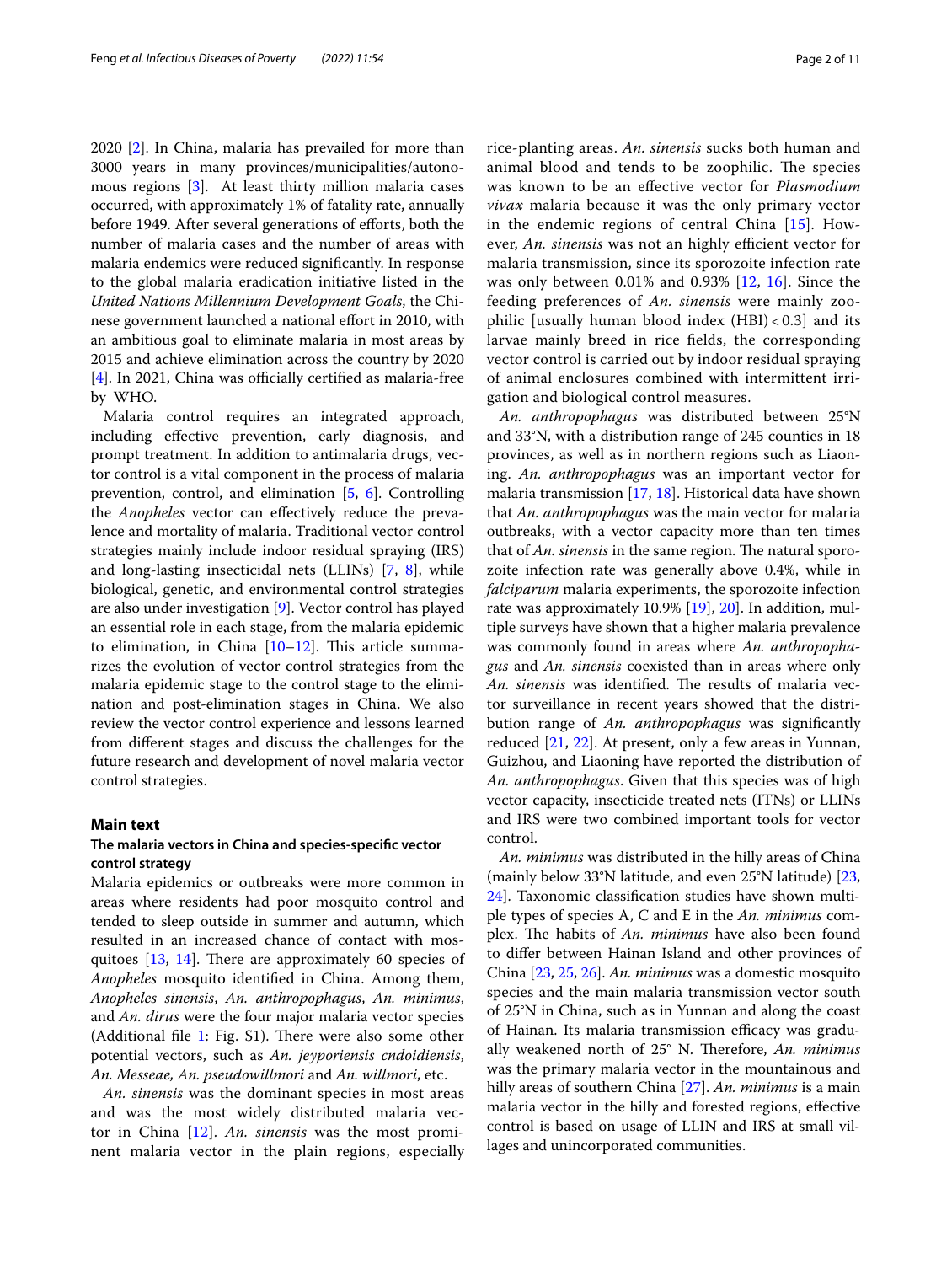*An. dirus* is an anthrophonic species mainly distributed in Hainan and has also been found in southern Yunnan and southwest Guangxi [\[28](#page-10-11), [29](#page-10-12)]. However, *An. dirus* has only been confrmed to be a crucial malaria transmission vector in Hainan's central and south mountainous areas. Historical data from 1336 female *An. dirus* collected from human rooms at fve representative sites showed an infection rate of 2.19–7.01% in 1957. Meanwhile, the highest sporozoite infection rate was recorded as 11.2% in 1962 [\[30](#page-10-13)]. In 1965, a survey found that the incidence of malaria in areas with *An. dirus* was 42.2–55.2% in Qiongzhong, Hainan, while the incidence rate was only 4.4–6.0% in an area without *An. dirus* [[31\]](#page-10-14). This evidence indicated that the distribution of *An. dirus* was closely related to the endemic. In recent years, similar to *An. anthropophagus* and *An. minimus*, *An. dirus* has a gradually reduced distribution range. Since 2010, *An. dirus* has only been detected in Hainan Province. The unconventional biting rhythm and outdoor resting behavior of *An. dirus* challenged the efectiveness of the most commonly employed control measures. Comprehensive strategies, including environmental improvements and personal protection through the use of ITNs, LLINs or other protection products, was highly recommended.

## **Malaria vector control strategies during the endemic transmission stage**

According to the epidemiological characteristics of malaria throughout diferent historical periods, the course of malaria control in China could be classifed into the following stages: the focal investigation and prevention stage (1949–1959); the severe epidemic stage (1960– 1979); the incidence rate-declining stage (1980–1999); and the control/pre-elimination stage (2000–2009) [\[11](#page-9-16), [32,](#page-10-15) [33\]](#page-10-16).

Focal investigation and prevention stage (1949–1959): at this stage, malaria was endemic in most areas of China, but data on plasmodium, vectors, epidemiology, and regional distribution were scarce. With the establishment of the professional malaria prevention and control institutions at the national and provincial levels, as well as the baseline surveys of protozoan species, vectors, and epidemiology studies, the malaria-endemic areas and the initial vector distributions have been preliminarily determined.

Severe epidemic stage (1960-1979): The malaria prevalence rate was still high at this stage, but preliminary investigation and prevention and control allowed China to gradually perform planned and comprehensive prevention and control measures. Diferent prevention and control measures have been adopted in diferent epidemic areas. Specifc technical issues and requirements such as vector control have been clarifed. In the southern regions where *An. minimus* was the primary vector, comprehensive prevention and control strategies were adopted, which focused on both vector control and infection source elimination. For instance, IRS with DDT combined with case management for malaria prevention and control was promoted. In the northern region where *An. sinensis* was the primary vector, a prevention and control strategy that focused on eliminating the source of infection was adopted. In addition, all provinces have combined farmland water conservancy construction and patriotic sanitation campaigns to mobilize the masses to take adequate control on the vectors according to local conditions.

Incidence rate-declining stage (1980–1999): After comprehensive prevention and control in the early stage, the prevalence of malaria in China was signifcantly reduced. The malaria control strategy at this stage was based on the guidance of local governments and expert recommendations. In the endemic areas where *An. sinensis* was the dominant vector, a comprehensive control strategy based on infection source management was adopted. In the endemic regions where *An. minimus* or *An. anthropophagus* was distributed, the strategy of vector control supplemented with management of infection sources was adopted by implementing DDT indoor spraying once or twice a year (covering more than 10 million people, once a year in low endemic areas and twice a year in high endemic areas) combined with ITNs (covering more than 5 million people). In areas where *An. dirus* was distributed, a comprehensive strategy focusing on reducing breeding sites, such as environmental governance in stockade villages in forested areas, combined with infection source management was adopted. Furthermore, the technical and implementation plans for vector control, monitoring, and training were also formulated for the frst time in 1983.

Control/pre-elimination stage (2000–2009): Compared with the previous epidemic stages, the control/ pre-elimination stage had a signifcantly reduced incidence rate, although the epidemic situation rebounded in sporadic areas. In some provinces with residual malaria transmissions and epidemic resurgences, with the support of the Global Fund, environmental transformation and vector control strategies were deployed in falciparum malaria-endemic areas, such as the border areas of Yunnan and the mountainous regions in central and southern Hainan. Core vector control strategies, monitoring, and evaluation were also adopted in the areas in central China where the epidemic has rebounded. Furthermore, the implementation of IRS and LLINs has played a signifcant role in successfully curbing the rise of malaria in China. These strategies provided strong support for the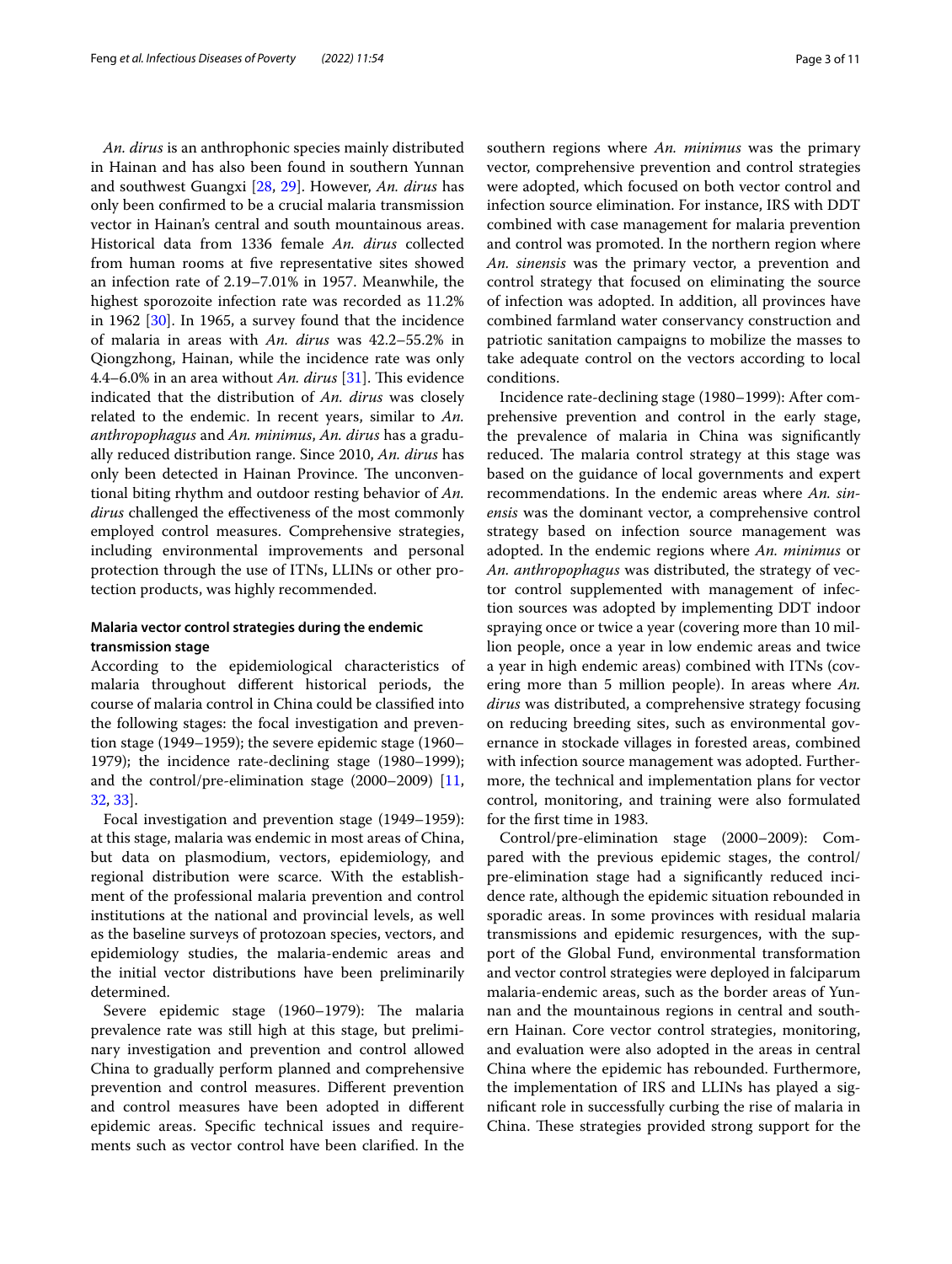formulation of the national malaria elimination action plan (Table [1\)](#page-4-0).

#### **Malaria vector control strategies in the elimination stage**

To actively respond to global malaria eradication initiative, 13 ministries and commissions, including the former Ministry of Health, jointly issued the *China Malaria Elimination Action Plan (2010–2020)* in 2010 and proposed that malaria would be eliminated in the country by 2020 [\[4](#page-9-3), [31](#page-10-14)]. According to the reported incidence rate of indigenous malaria cases from 2006 to 2008 in China, all of the counties were divided into four tiers [\[11](#page-9-16)]. Although the classifcation was based on incidence, the malaria prevention and control strategies corresponding to each tier integrated the vector control strategies efectively. For example, for counties of tier 1, with a distribution of *An. dirus*, *An. minimus*, and *An. anthropophagus*, the provincial disease prevention and control agency was responsible for the unifed procurement and provision of insecticides and LLINs. The county-level disease prevention and control agency was responsible for organizing the health workers, village doctors, and villagers' committees to distribute LLINs and ITNs before the transmission season of each year. At the same time, many counties have combined patriotic sanitation campaigns and new rural construction to implement environmental renovation and governance, as well as encouraging residents in endemic areas to use protective measures, such as repellents, mosquito coils, mosquito nets, and screens, to reduce human and mosquito contact and strengthen personal protection.

In addition, a new "1-3-7" case- and focus-based surveillance and response approach was proposed for the elimination of malaria, especially for the "7," in which the county-level disease control agencies were required to complete the foci investigation and disposal within 7 days [[34\]](#page-10-17). "1-3-7" approach was successfully implemented with the effectiveness of > 95% in China  $[34, 35]$  $[34, 35]$  $[34, 35]$  $[34, 35]$ . The approach further clarifed the responsibilities, standardized the process, advanced the timeliness and efectiveness of vector control work related to the targeted foci, and efectively prevented the transmission of malaria.

## **Malaria vector control strategies in the post‑elimination stage**

Following elimination, the vector control strategy is tailored and adopted into the post-elimination stage, during which the foci are still targeted and vector control measures are implemented in response to the emergencies. IRS is undertaken to remove infectious adult *Anopheles* mosquitoes in all houses within 500 m radius around a confrmed case of malaria. Once an outbreak occurred, resident houses and livestock should be treated with IRS, which could be extended to the neighboring villages if necessary. Health education for the afected population includes educating the masses to increase their awareness of self-protection, avoid going out in the wild or the feld without any protection, and promote the use of mosquito nets, screens, and other anti-mosquito facilities to reduce the likelihood of mosquito bites.

In 2020, the National Health Commission, Customs, and other departments jointly devised the *Administrative Measures for Preventing Re-establishment of Transmission by Imported Malaria*, and the Chinese Center for Disease Control and Prevention (China CDC) devised the *Technical Guideline for Preventing Re-establishment of Transmission by Imported Malaria*, with the aim to prevent re-transmission, reduce and avoid malaria deaths, and consolidate the achievements in eliminating malaria. According to factors such as the distribution of malaria vectors in diferent regions, the *Plasmodium* species of imported cases, and the transmission conditions and pathways, the risk of re-transmission in the previous malaria-endemic areas of China was stratifed by counties, including those with re-transmission risk in cross-border regions, those with risk of re-transmission of multiple parasites, those with re-transmission risk of vivax malaria, and those with potential re-transmission risk (counties with potential re-transmission risk of various parasites and counties with potential re-transmission risk of *vivax* malaria). At the same time, it was emphasized that the re-transmission risk stratifcation is dynamically changing. Each province should make dynamic adjustments based on annual imported cases and vector-monitoring results. The National Health Commission (NHC) should conduct a risk assessment and risk stratifcation adjustment every 3 years (Additional fle [2](#page-9-17): Fig. S2). At the same time, based on the risk stratifcation, countermeasures are devised in diferent stratifed areas by clarifying the activities to be carried out and the entities responsible for them. In addition, it should also be emphasized that CDCs at all levels continued to pay attention to the changes in the mosquito vector density, ecological habits, and susceptibility to insecticides to further provide supporting data for the efective implementation of vector control strategies.

## **Special issues**

## **Insecticide‑impregnated mosquito nets**

Since the 1970s, China has used pyrethroid insecticidetreated nets, especially those containing deltamethrin and other pyrethroid insecticides, as one of the main vector control measures in malaria control [[36\]](#page-10-19). Since 2001, ITNs/LLINs and IRS have played an essential role in the control of the *falciparum* malaria epidemic in China. Since 2010, ITNs/LLINs have been used as a critical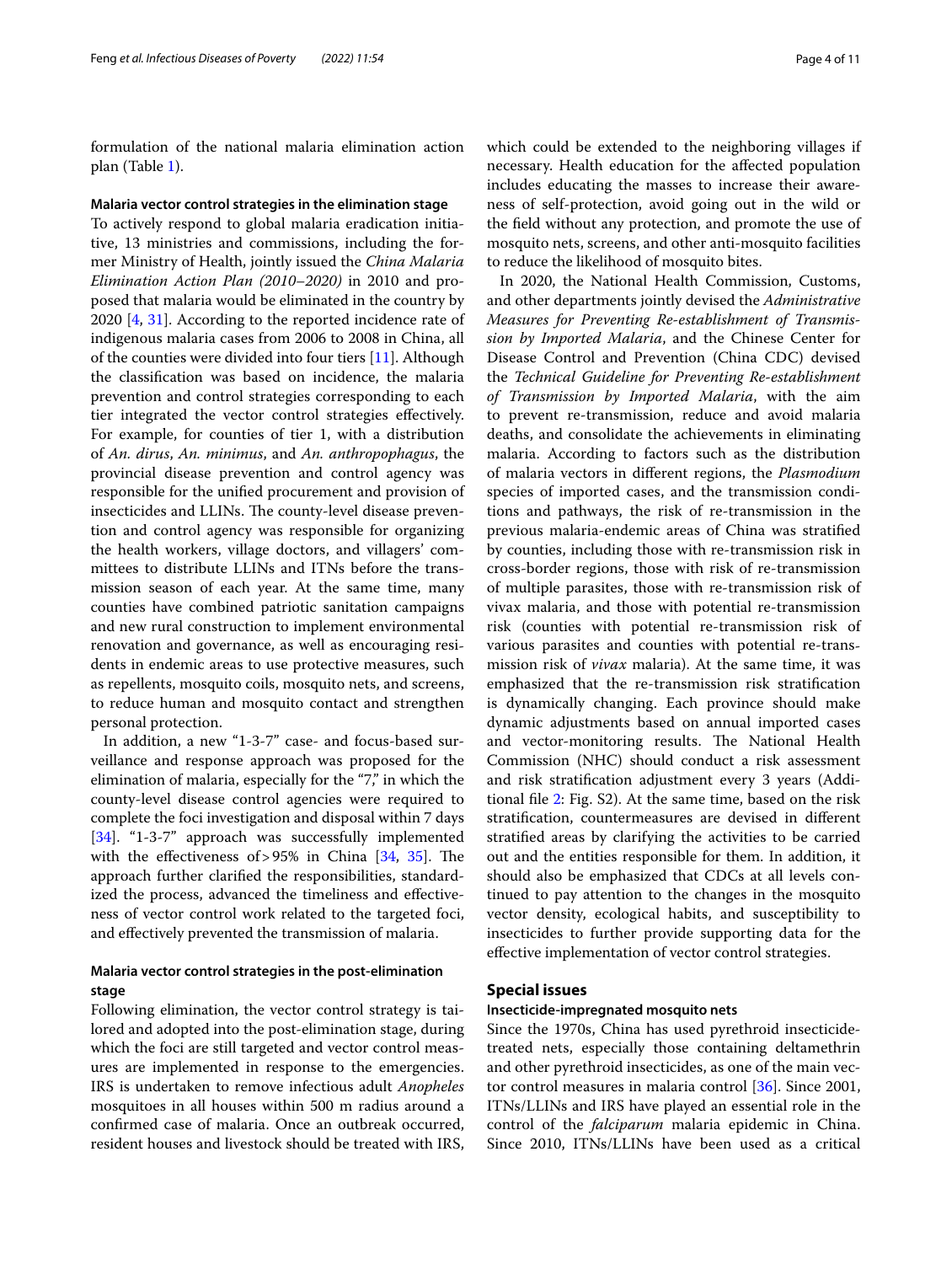| Table 1 Malaria stages and vector control strategies | in China                                            |                                                  |                                                                                                            |                                                                                                                                                                                                                                                                                                                                          |
|------------------------------------------------------|-----------------------------------------------------|--------------------------------------------------|------------------------------------------------------------------------------------------------------------|------------------------------------------------------------------------------------------------------------------------------------------------------------------------------------------------------------------------------------------------------------------------------------------------------------------------------------------|
| Stages of malaria                                    | <b>umber</b> of<br>Approximate nu<br>cases reported | Characteristics                                  | Goal                                                                                                       | Role and features of vector control<br>strategies                                                                                                                                                                                                                                                                                        |
| Focal investigation and control<br>$(1949 - 1959)$   | 32 (millions)                                       | Endemic with scarce data                         | To determine prevalence, parasites and<br>vectors and reduce the mortality and<br>morbidity in focal areas | Baseline surveys of vectors<br>Control trials                                                                                                                                                                                                                                                                                            |
| Severe epidemic (1960-1979)                          | 183 (millions)                                      | Pandemic of vivax malaria in central<br>China    | To control the pandemics                                                                                   | Mass IRS with DDT as a core in areas with<br>endophilic, endophagic and anthropo-<br>Mass IVC supplemented in exophilic,<br>exophagic and zoophilic vectors<br>philic vectors                                                                                                                                                            |
| Incidence rate declining (1980-1999)                 | 13 (millions)                                       | Continuous decline of prevalence                 | To continue the reduction of transmis-<br>sion                                                             | nsecticides as a core in areas with endo-<br>philic, endophagic and anthropophilic<br>IRS with DDT and ITNs with Pyrethroid<br>exophagic and zoophilic vectors<br>VC supplemented in exophilic,<br>Reducing breeding sites<br>vectors                                                                                                    |
| Control/pre-elimination (2000-2009)                  | 350 (thousands)                                     | Resurgence of vivax malaria in central<br>China  | To roll back resurgence and transform<br>control programme to elimination                                  | IRS and ITNs/LLINs with Pyrethroid insec-<br>ticides as a core in areas with endophilic,<br>endophagic and anthropophilic vectors<br>exophagic and zoophilic vectors<br>IVC supplemented in exophilic,<br>Vector surveillance<br>Larvae control                                                                                          |
| Eliminating (2010-2020)                              | 38 (thousands)                                      | Sporadic transmission and imported<br>infections | To achieve elimination                                                                                     | throid insecticides as a core in areas with<br>risk population with high-efficacy Pyre-<br>endophilic, endophagic and anthropo-<br>IRS in Foci and ITNs/LLINs among high<br>exophagic and zoophilic vectors<br>IVC supplemented in exophilic,<br>Vector distribution prediction<br>philic vectors                                        |
| Post-elimination (2020-present)                      | <1000 (imported cases only)                         | Risk of re-transmission                          | To prevent re-transmission caused by<br>imported malaria                                                   | throid insecticides as a core in areas with<br>risk population with high-efficacy Pyre-<br>endophilic, endophagic and anthropo-<br>IRS in Foci and ITNs/LLINs among high<br>Corresponding vector control strategy<br>based on risk stratification<br>exophagic and zoophilic vectors<br>IVC supplemented in exophilic,<br>philic vectors |

<span id="page-4-0"></span>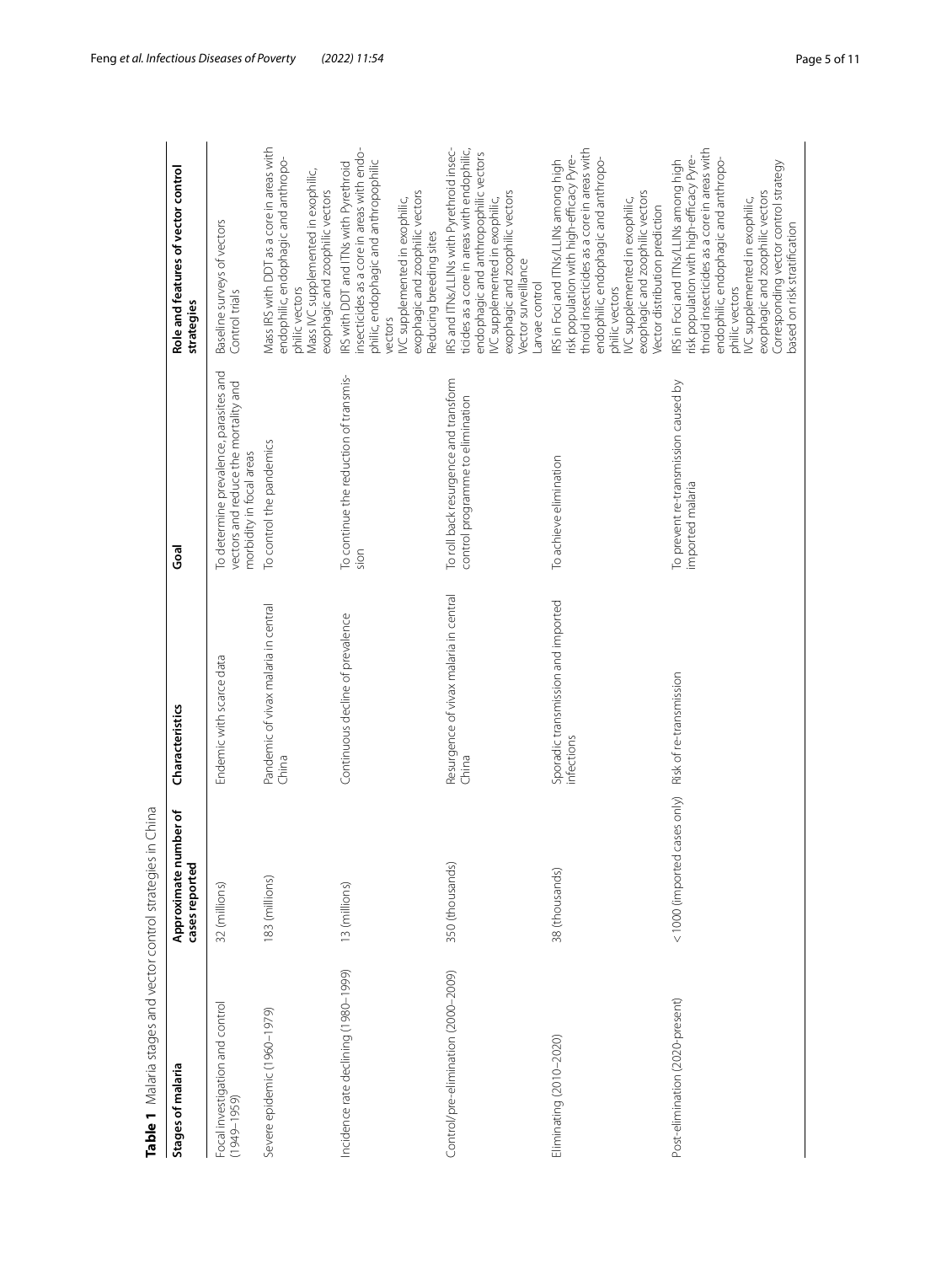auxiliary measure for vector control in Yunnan, Hainan, and other regions to eliminate malaria. For example, in Yunnan Province, 217,919 LLINs/ITNs were used in 2011 and 140,567 were used in 2012. The number of LLINs/ ITNs used for vector control gradually decreased after 2013. In Hainan Province, from 2011 to 2018, 106,845 ITN or LLIN were used in the province. Since 2010, China has issued nearly 3.33 million ITNs or LLINs (Table [2](#page-5-0)).

## **Indoor residual spraying (IRS)**

Since the 1980s, IRS has been one of the main vector control measures in *falciparum* malaria-endemic areas such as central China and some southern provinces [[3,](#page-9-2) [37](#page-9-2)]. Following malaria elimination in China, IRS was mainly used for foci disposal to prevent transmission. The strategy was primarily used to remove infectious *Anopheles* mosquitoes at foci that have already established transmission. IRS was also adopted in areas where transmission was possible to remove potentially infectious adult Anopheles mosquitoes. The insecticides used in IRS were mainly pyrethroid insecticides, such as lambdacyhalothrin suspending agents and lambda-cyhalothrin suspending agents. Since 2010, the number of people protected by IRS in China has reached more than 6.09 million (Table [2](#page-5-0)).

## **Larvae control**

Larvae control was a critical supplementary measure for malaria control in both the malaria control and elimination stages in China [[38\]](#page-10-20). Since the 1970s, China performed a series of on-site biological anti-mosquito studies in certain areas. The unique Jingdrosuo nematode

<span id="page-5-0"></span>**Table 2** Number of insecticide-treated mosquito nets (ITN/ LLIN) distributed in 2010–2019 and the number of populations protected by indoor residual spraying

| Year  | No. of ITN/LLIN | No. of<br>protected<br>populations |
|-------|-----------------|------------------------------------|
| 2010  | 1,091,528       | 2,456,148                          |
| 2011  | 1,840,792       | 1,043,963                          |
| 2012  | 251,555         | 1,092,158                          |
| 2013  | 58,874          | 447,639                            |
| 2014  | 19,899          | 504,936                            |
| 2015  | 29,611          | 1,697,188                          |
| 2016  | 26,562          | 272,108                            |
| 2017  | 11,349          | 352,732                            |
| 2018  | 5987            | 161,224                            |
| 2019  | 1807            | 206,599                            |
| Total | 3,337,964       | 6,098,574                          |

species found in Anhui province was used to infect the larvae of *An. sinensis*; it has been used for small-scale larval control in Hubei and Guangdong. Other species, such as *Bacillus thuringiensis israelensis* (Bti) and *Bacillus sphaericus* (Bs), were also widely used for larvae control [[39\]](#page-10-21). For example, Henan Province performed a smallscale feld study involving the application of Bs in the malaria control stage, with great success.

Additionally, Guiyang conducted a series of studies on the mosquito-killing efect of Pythium and other entomogenous fungi. In addition, other experiments and feld applications involving killing larvae using loach, mosquito-eating fsh (wicker fsh), rice feld eels, wild crucian carp, and ziling goby were conducted in many other places in China. The use of intermittent irrigation in rice felds for mosquito larvae control has also achieved some success in places such as Hainan, Jiangsu Province.

#### **Vector surveillance**

In the malaria elimination stage, vector surveillance provided the scientifc basis to correctly judge the type of foci and implement corresponding vector control strategies [[40\]](#page-10-22). China has established a relatively comprehensive vector surveillance network. In the pre-elimination and elimination stages, national malaria vector surveillance sites were set up in historical malaria-endemic provinces and some provinces at risk (Additional fle 3: Fig. S3). At the same time, all provinces were encouraged to establish provincial vector surveillance sites based on actual incidences. A survey of the vector population and density was recommended to be performed annually. Batches of sites were selected for monitoring insecticide resistance. In addition, customized malaria vector investigations were performed in areas reported to have imported malaria cases. For example, in where imported malaria cases occurred or a smart of returnees back from high-risk countries, vector investigation should be performed if without entomological data in the past 3 years. In addition, the customs system has also been included in the Chinese vector surveillance network. For example, customs at various levels performed mosquito monitoring at border ports and inbound vehicles and performed targeted prevention and control measures.

Currently, data from surveillance sites in China have shown that the main vector species were *An. sinensis*, *An. anthropophagus, An. minimus,* and *An. dirus. An. sinensis* had the most widespread distribution. Indeed, since 2010, *An. sinensis* has been found in most surveillance sites. By contrast, *An. anthropophagus* has only been observed in Guizhou, Hainan, and Liaoning provinces. *An. minimus* has only been found in Yunnan and Hainan provinces, and *An. dirus* has only been found in Hainan Province. *Anopheles maculatus*, a malaria vector found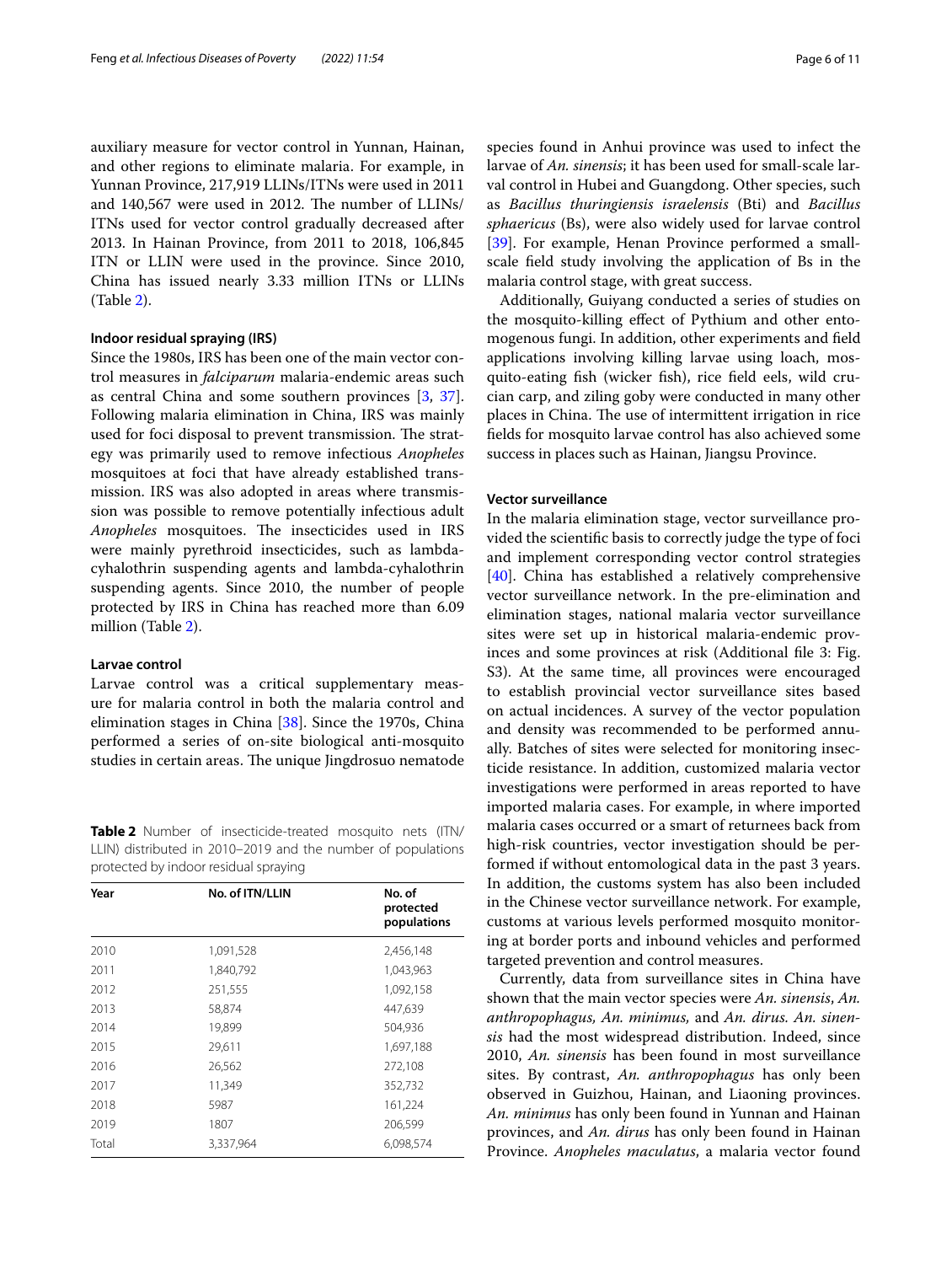in India, Malaysia, Indonesia, and the Philippines, has also been found in Tibet. From 2010 to 2019, 11 malaria vector species were intercepted or monitored at Chinese ports. Among them, *Anopheles jeppel,* intercepted from ships entering the country, was not only a malaria vector in some parts of Southeast Asia but also a potential malaria vector in the mountainous areas of southern China.

## **Malaria vector investigation on foci**

In the elimination stage, with the yearly decreased number of indigenous malaria cases, no large-scale vector control strategy was implemented. The focus was mainly on the vector control in the targeted areas. The countylevel (CDC) where the vector surveillance sites were located performed annual vector population and density surveys. For counties without vector data over a 3-year period, the light trap method was used to conduct vector population surveys. The human-baited method was used to conduct density surveys to provide a scientifc basis to determine the type of foci and establish efective foci disposal measures. Once the foci occurred and were identifed, especially the occurrence of suspected indigenous infection, secondary transmission, or other unexplained cases under certain circumstances, a large-scale survey of vector-breeding sites and vector density was conducted to provide a scientifc basis for focus investigations in order to better manage the epidemic and reduce transmission risk.

## **Insecticide resistance**

The four insecticides used frequently in China included organochlorine, organophosphorus, carbamate, and pyrethroids. According to the bioassay method for detecting mosquito resistance (GB/T26347-2010), insecticide surveillance sites were set in areas where *An. dirus*, *An. minimus*, and *An. anthropophagus* were distributed, or where *An. sinensis* was distributed at a high density every two years to determine the resistance status. The results of the resistance surveys in Sichuan, Yunnan, Hainan, and Shandong provinces showed that *An. sinensis* was only sensitive to 5.0% malathion and 0.05% deltamethrin in Hainan Province. In contrast, *An. sinensis* in other provinces reached a level of resistance to all types of tested insecticides defned by WHO. Similarly, surveillance results in Henan and Hainan provinces in 2017 showed that, except for 5.0% malathion, *An. sinensis* reached the same resistance level to deltamethrin as to the other three insecticides determined by WHO. In 2018, the insecticide survey launched in Hainan, Henan, Guizhou, Jiangsu, Hubei, Guangdong, Liaoning, and Shandong showed that, except for *An. sinensis* in Guangdong Province that was suspected to be deltamethrin-resistant, *An. sinensis* in other provinces was found to be deltamethrin-resistant.

#### **Scientifc research on malaria vector**

Given that accurate species identifcation is crucial for all studies and surveillance activities on feld populations of vectors, researchers have since conducted studies on the *Anopheles* complex [[27\]](#page-10-10). For example, the *An. dirus* complex is composed of eight sibling species. *An. dirus* A in Hainan and *An. dirus* D in Yunnan Province were determined by molecular experiments [\[41,](#page-10-23) [42\]](#page-10-24). In addition, through the domestication and conservation of *Anopheles* collected from the wild, researchers have observed the laboratory breeding of some major vectors except for *An. minimus*, and established laboratory infection models to study the efects of *Anopheles* on malaria in different regions. The susceptibility of plasmodium strains and diferent vector species could be used to clarify the vector capacity of diferent vectors [[30](#page-10-13), [43](#page-10-25)]. LH Tang published an academic monograph to guide the control of *An. anthropophagus* in China, which included life history, morphology, ecology, distribution, role in disease transmission, control and monitoring of the species. It played a direct guiding role in the control and prevention of malaria and flariasis in China and has important reference value for controlling other vector-borne dis-eases [\[20](#page-10-3)]. The release of *An. sinensis* and other species' genomes, as well as the functional research of related immune- and resistance-related genes, have further refned vector control.

## **Supervision and assessment**

Supervision of vector control has been performed at all CDC levels in various regions in China. For example, in the early stage of malaria elimination, the health administrative departments in endemic areas such as Yunnan and Hainan conducted on-site supervisions of the distribution and use of LLIN from the CDC. In addition, many provinces organized the disease control agencies to facilitate the correct disposal of IRS. The higher authorities conducted on-site investigations and supervision and reported indicators such as the number of ITN/LLIN used and the number of IRS-protected populations in the annual malaria report. To improve the quality of *Anopheles* vector monitoring, the National Institute of Parasitic Diseases (NIPD) and China CDC, in accordance with the requirements of the *National Work Plan for Anopheles Vectors Monitoring Sites in the Phase of Malaria Elimination*, organized and performed surveys on *Anopheles* vector monitoring and visited vector monitoring sites in various provinces. The NIPD performed research and supervision by report reading, data review, personnel interviews, sample testing, and spot checks, and regularly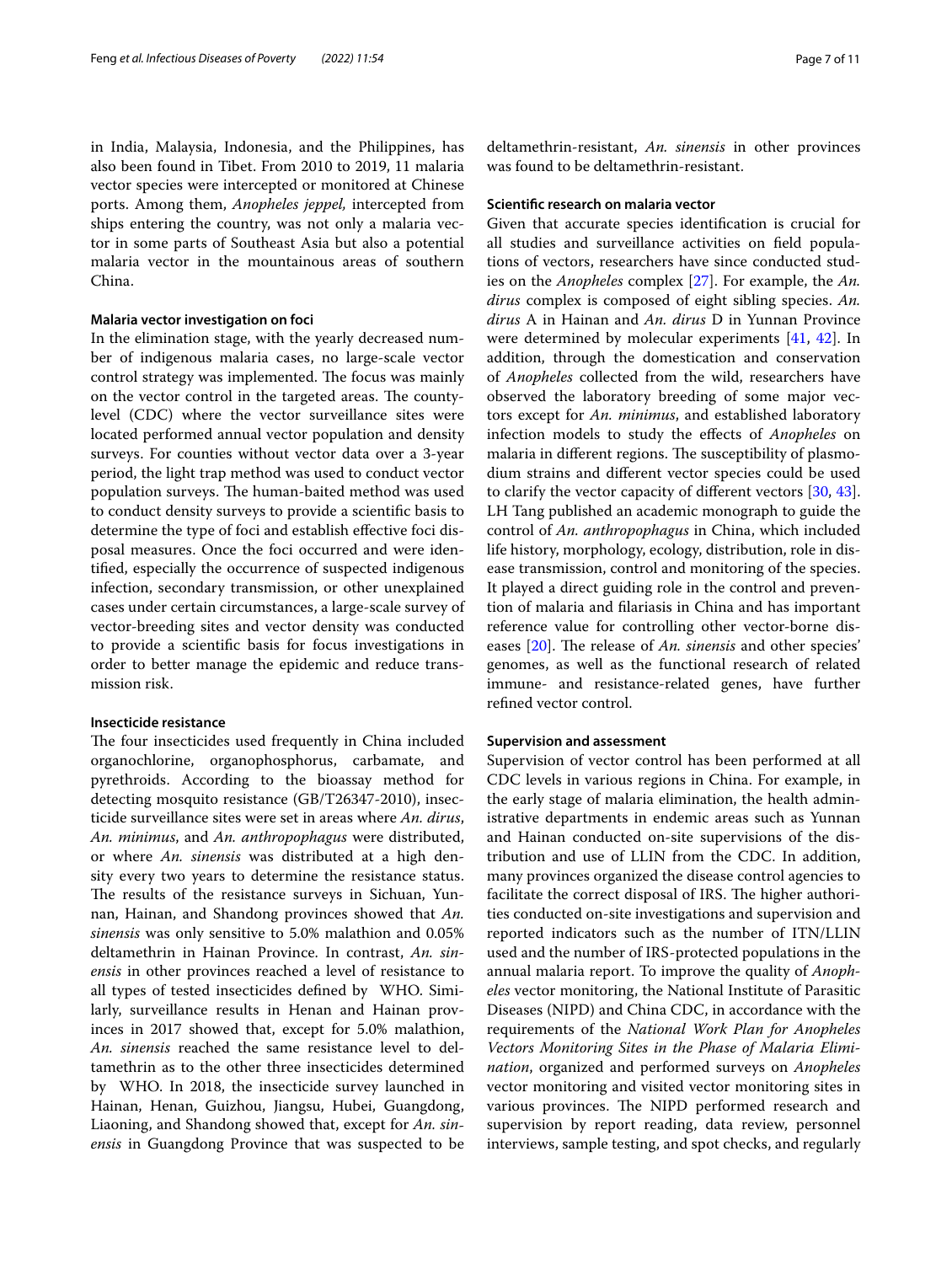reported the results to regulate the rectifcation process. In addition, some other inspection and quarantine departments, such as the General Administration of Customs and directly afliated customs, regularly organized supervision and guidance on the vector monitoring in ports or customs inspection areas.

## **Training**

Under the organization and coordination of the National Health Commission, all levels of China's CDCs have professional personnel engaged in appropriate training and technical supports to ensure the quality of vector monitoring and control. The NIPD organized professional and technical personnel to conduct training on species identifcation and investigation techniques, while the CDC of each province organized technical training for professional and technical personnel. Since 2010, most provinces have held vector monitoring technology training courses annually, with more than 2,000 people attending each year. The customs system also actively participated in the CDC's training course or conducted its own training, including morphological identifcation of *Anopheles*.

## **Support mechanism**

The main sources of financial investment for malaria elimination came from government expenditures. Vector control was a component of this scheduled investment. After malaria elimination, the central government continued to maintain funding for sustaining the malaria-free status. In 2021, the Ministry of Finance and the National Health Commission will dedicate 67.65 million Yuan to malaria prevention and control funds in the preliminary public health services for operation and management, of which 5 million will be used for vector control. The central essential public health services will continue to maintain malaria prevention and control funding from 2022 to 2023. Consumables and equipment related to vector control will meet the needs of vector control during postelimination phase. Pesticides and equipment for IRS are currently equipped in county and township health centers or community health service centers. Professional and technical personnel implemented health education for the afected population before spraying, during which they introduced the importance and signifcance of spraying. During the spraying process, personnel wore protective masks and clothing to ensure personal protection.

## **Experience and lessons learned**

In response to the diferent malaria-endemic situations and vector distributions, China adopted diferent prevention and control measures. Around 1980, case managements and vector control were mainly adopted for endemic areas targeting *An. sinensis*. In endemic areas where *An. anthropophagus* and *An. minimus* were sympatrically distributed, the distribution of ITNs and IRS to kill mosquitoes was mainly adopted, followed by case management. In areas where *An. dirus* was the dominant species, environmental modifcation was performed to eliminate mosquito breeding sites and prevent transmission as supplementary strategy. Following the long-term and unremitting adoption of comprehensive anti-malarial and vector control strategies of the 1990s, China's economy has developed rapidly. Living standards, environments, and sanitary conditions have improved. Human-mosquito contact and the frequency of malaria infection have been reduced. These improvements were particularly signifcant in areas where *An. sinensis* was the malaria vector. At the same time, large-scale farmland water conservancy construction, changes in farming systems, the use of chemical pesticides in rice felds, and development and production around villages have also contributed to a reduction in the breeding environment of the *Anopheles* mosquito. As a result, the distribution range and number of infections have been reduced and the malaria transmission was decreased, which led to a fundamental change in the conditions of malaria transmission in some areas. China's experience in vector control from the malaria epidemic to its elimination are summarized as follows: (1) baseline surveys were initiated to establish the baseline data of the vector and to clarify the prevention priorities and targets; (2) targeted and adjusted vector control strategies were conducted in diferent regions according to the local epidemic characteristics and different vectors;  $(3)$  scientific and efficient vector control strategies were facilitated through promoting vector research; (4) overall economic and social development have promoted environmental improvement, personal protection, and health care; and (5) prediction of the vector distribution based on risk assessment strategies, allowing maintenance of malaria free in risk areas.

## **Challenges ahead**

Although China has achieved elimination of malaria, it still faces many challenges in malaria vector control as follows:

## **Border areas with complex malaria vectors and high epidemic potential**

Border areas, especially Yunnan, neighboring Myanmar, Laos, and Vietnam, with a borderline of 4060 km, an altitude of 6740 m, and a minimum of 76.4 m, have complex geographic environments. Multiple climate types coexist in these areas. The natural conditions are suitable for the prevalence of vector-borne diseases, such as malaria and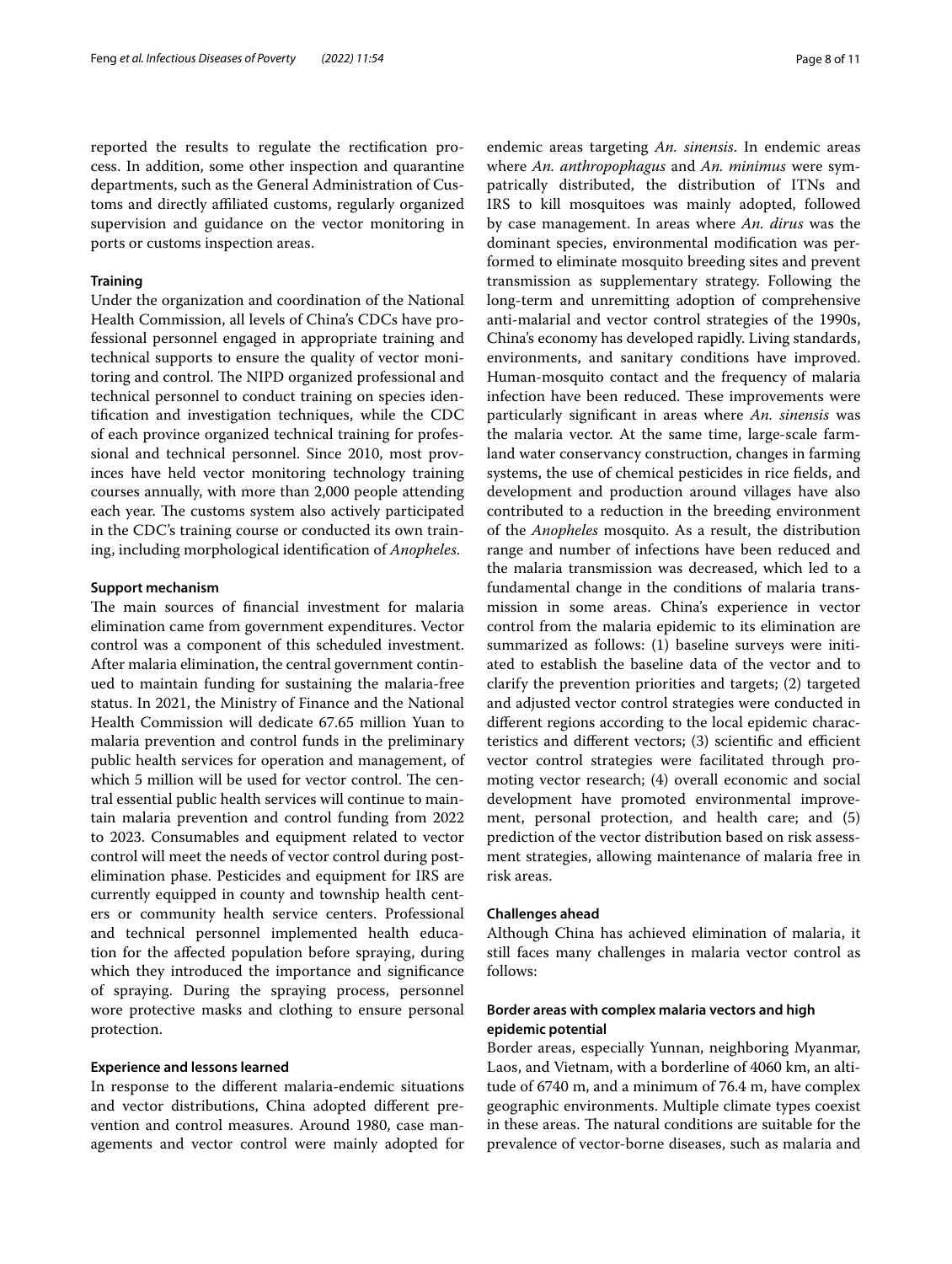dengue fever  $[44]$  $[44]$ . The border areas have various malaria transmission vectors, especially *An. dirus* and *An. minimu*s, with high vector competence that was aggravated by the mixed epidemic of *falciparum* and *vivax malaria* [[45\]](#page-10-27). This represents a key challenge to malaria prevention and control in China, even in the post-elimination stage. In addition, as mosquitoes know no borders, health workers should be alerted to constantly monitor and detect potential sporozoite positive *Anopheles* mosquitoes in the border areas to prevent secondary transmission from these imported mosquitoes.

## **Insecticide resistance**

Insecticide resistance is a decisive factor in the core vector control strategy  $[[46, 47]$  $[[46, 47]$  $[[46, 47]$  $[[46, 47]$  $[[46, 47]$ . In the absence of effective vaccines and timely supply of antimalarial drugs, the control of the spread of malaria still largely depends on vector control. At present, *An. sinensis*, the most widely distributed *Anopheles* in China, has shown resistance to various insecticides [[48\]](#page-10-30). In addition, due to the widespread and excessive use of agricultural pesticides, other *Anopheles* such as *An. minimus* are also developing resistance to one or more insecticides, which will seriously threaten the efectiveness of vector control such as IRS and LLNs. Both researchers and policymakers must consider an updated and efective plan to face this challenge, even during the post-elimination stage.

## **Transformation of ecological habits of the vector and their susceptibility to parasite**

In the past 20 years, with rapid economic development and changes in cultural and social environments, the distribution of vector and ecological habits has also undergone significant changes  $[49]$  $[49]$  $[49]$ . The most obvious change was the considerable reduction in the distribution of *An. anthropophagus* and *An. dirus*. *An. anthropophagus* was once the dominant mosquito species in Jiangsu Province and some other areas, however it was difficult to find its traces again in recent years. In addition, in the malaria elimination stage, foci investigations and disposals are needed to be carried out when malaria cases reported, which include vector control at every focus that had the possibility of re-transmission. However, current knowledge of the possibility of transmission is based on the previous susceptibility of local vectors to malaria parasites. There are no relevant data on the susceptibility of local vectors to imported malaria parasites. Since 2017, China has had no reports of indigenous malaria cases, but there were still thousands of imported cases each year. The imported cases mainly occurred in foreign workers traveling to and from malaria-endemic areas such as Africa and Southeast Asia. As malaria vectors still exist in the previous malaria-endemic regions, a resurgence of the source of infection in these areas is likely to trigger local malaria transmission.

## **Maintenance of malaria detection capacity in health workers**

After the elimination of malaria, the malaria vector continued to exist. As long as there is imported malaria, the risk of new transmission still exists [\[8](#page-9-7), [50\]](#page-10-32). At the same time, changes in environmental climate and human and animal activities will afect the distribution of *Anopheles* and its blood-seeking habits. Therefore, long-term vector-monitoring capabilities are still needed to provide a sufficient and reliable basis for devising and implementing vector control strategies. However, with the decline in malaria prevalence in recent years, vector monitoring and identifcation capabilities have been signifcantly weakened.

## **Translation and scale‑up of novel vector control strategies**

Integrated Vector Management (IVM) is a rational decision-making process that is used to optimize the use of resources for vector control  $[51]$  $[51]$ . Therefore, WHO encourages the use of IVM to improve the cost efficiency of vector control measures. At the same time, in addition to the core vector control strategies, scientists continue to develop new vector control strategies in response to insecticide resistance and other issues. With the rapid development of modern biotechnology, several safe, powerful, and efficient vector control measures have been created. For example, by using embryo microinjection to infect mosquitoes with specifc Wolbachia, the number of mosquitoes could be controlled through population suppression and replacement, and the transmission of mosquito-borne diseases such as dengue fever and malaria were blocked [\[52\]](#page-10-34). Moreover, genetically modifed (GM) mosquito deployment could suppress populations of their natural brethren. This strategy was also attempted against malaria [[53,](#page-10-35) [54](#page-10-36)]. However, GM mosquitoes have triggered heated discussions regarding their unpredictable nature. Recently, an independent research team reported that some of the ofspring of GM mosquitoes survived and passed their genes to the local mosquito population [[55\]](#page-10-37). Furthermore, transmission-blocking malaria vaccines [[56\]](#page-10-38) and vector-targeted vaccines [\[57\]](#page-10-39) might be viable options for novel malaria vector control.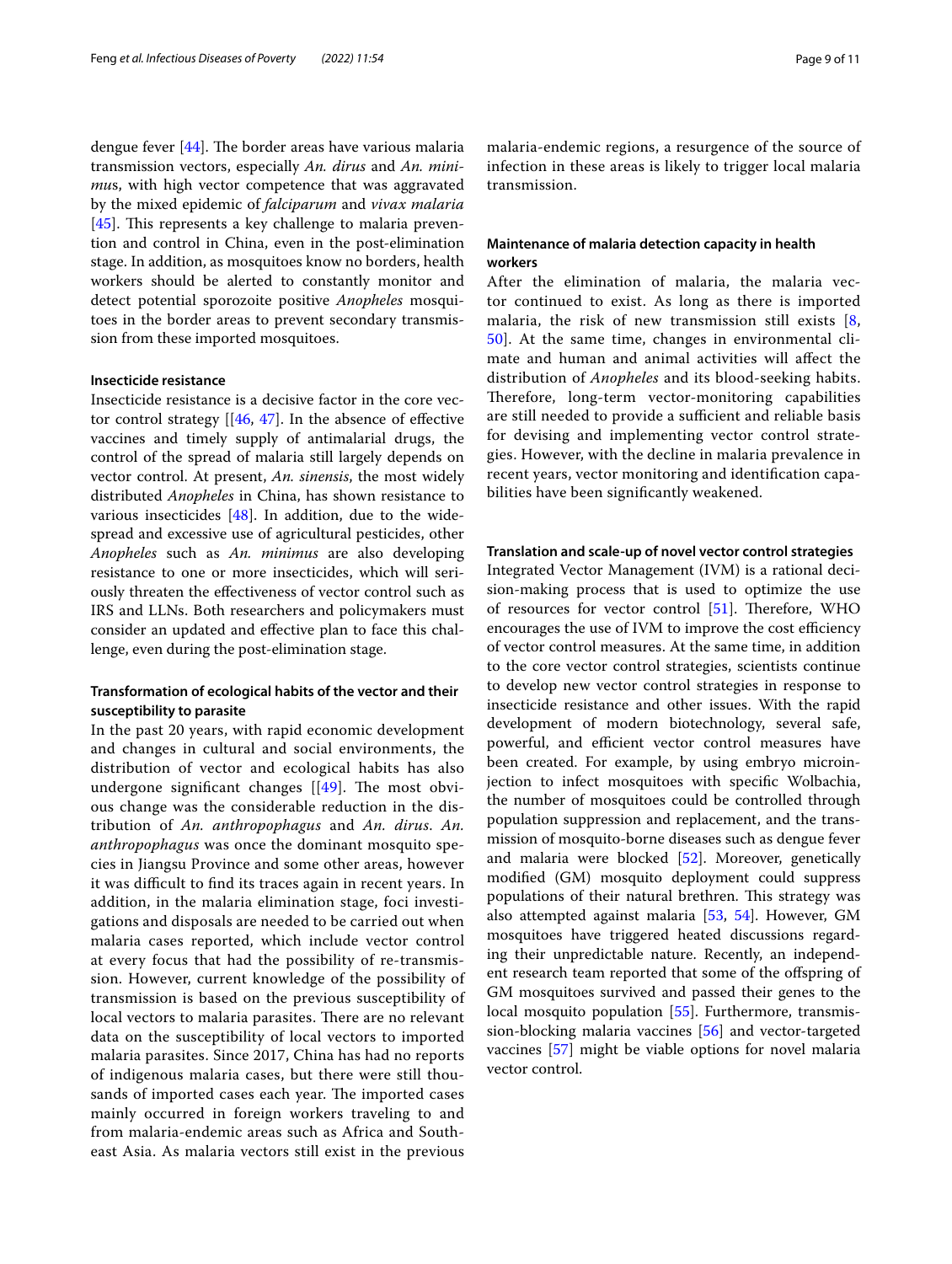## **Conclusions**

Vector control is a vital component of malaria prevention, control, and elimination strategies. The goal of malaria vector control is to treat all people at risk with ITNs/LLINs and IRS. This approach can prevent bites from infected mosquitoes, reduce the intensity of endemic malaria transmission in the community, and decrease the incidence and prevalence of diseases. In the process from the malaria epidemic to elimination in China, vector control played a role in both disease prevention and control. During the epidemic, the implementation of vector control strategies played a key role in protecting and preventing people at risk from the perspective of population protection. The adopted vector control strategies reduced the incidence rate as a whole and controlled the large-scale outbreak of the disease. In the elimination and post-elimination phases, the vector control strategy focused more on its preventive part to minimize the occurrence of re-transmission in the case of imported or introduced cases. From 30 million malaria cases to zero, diferent historical periods of malaria epidemics have witnessed the continuous evolution and improvement of vector control strategies. Vector control has played an inestimable role in achieving malaria elimination. In recent years, the sharp decline in the number of ITNs/LLINs and IRS for vector control has also refected China's continuous achievements in eliminating malaria. Therefore, the evolution of vector control in history has mirrored and witnessed the process of malaria elimination and will continue to support the development of a framework for malaria prevention and treatment.

## **Supplementary Information**

The online version contains supplementary material available at [https://doi.](https://doi.org/10.1186/s40249-022-00971-3) [org/10.1186/s40249-022-00971-3](https://doi.org/10.1186/s40249-022-00971-3).

<span id="page-9-13"></span>**Additional fle 1: Figure S1.** Distribution map of the four major malaria vector species (*Anopheles sinensis*, *Anopheles anthropophagus*, *Anopheles minimus*, and *Anopheles dirus*) in China.

**Additional fle 2: Figure S2.** Risk stratifcation for the re-transmission of malaria in China, 2020.

**Additional fle 3: Figure S3.** Vector surveillance sites during A) the preelimination stage, and B) the malaria elimination stage.

#### **Acknowledgements**

Not applicable.

#### **Author contributions**

ZGX and XYF contributed to the original idea and conceived the paper. XYF, JF, ZGX, LZ, and HT wrote the initial draft of the paper. XYF and ZGX contributed to the revision of the manuscript, and the fnal version was reviewed by ZGX. All authors read and approved the fnal manuscript.

#### **Funding**

This work was supported by the National Natural Science Foundation of China (81802039).

## **Availability of data and materials**

Not applicable.

## **Declarations**

#### **Ethics approval and consent to participate**

Not applicable.

#### **Consent for publication**

All participants consented to have their data published.

#### **Competing interests**

We declare no competing interests.

#### **Author details**

<sup>1</sup> National Institute of Parasitic Diseases, Chinese Center for Disease Control and Prevention (Chinese Center for Tropical Diseases Research), NHC Key Laboratory of Parasite and Vector Biology, WHO Collaborating Centre for Tropical Diseases, National Center for International Research On Tropical Diseases, Shanghai 200025, China. <sup>2</sup> Shanghai Municipal Center for Disease Control and Prevention, Shanghai 200336, China.

## Received: 28 December 2021 Accepted: 9 April 2022 Published online: 13 May 2022

#### **References**

- <span id="page-9-0"></span>1. Guglielmi G. Malaria cases are falling worldwide. Nature. 2019.<br>2. Organization WH, World malaria report 2020: 20 vears of globa
- <span id="page-9-1"></span>2. Organization WH. World malaria report 2020: 20 years of global progress and challenges. World malaria report 2020: 20 years of global progress and challenges; 2020.
- <span id="page-9-2"></span>3. Yin JH, Yang MN, Zhou SS, Wang Y, Feng J, Xia ZG. Changing malaria transmission and implications in China towards National Malaria Elimination Programme between 2010 and 2012. PLoS ONE. 2013;8(9):e74228.
- <span id="page-9-3"></span>4. Feng X, Levens J, Zhou XN. Protecting the gains of malaria elimination in China. Infect Dis Poverty. 2020;9(1):43.
- <span id="page-9-4"></span>5. Lobo NF, Achee NL, Greico J, Collins FH. Modern vector control. Cold Spring Harbor perspectives in medicine. 2017.
- <span id="page-9-5"></span>6. Kalinga AK, Mwanziva C, Chiduo S, Mswanya C, Ishengoma DI, Francis F, et al. Comparison of visual and automated Deki Reader interpretation of malaria rapid diagnostic tests in rural Tanzanian military health facilities. Malar J. 2018;17(1):214.
- <span id="page-9-6"></span>7. Chala B, Erko B, Animut A, Degarege A, Petros B. Assessment of Clarias gariepinus as a biological control agent against mosquito larvae. BMC Ecol. 2016;16:27.
- <span id="page-9-7"></span>8. Hii J, Hustedt J, Bangs MJ. Residual Malaria transmission in select countries of Asia-pacifc region: old wine in a new barrel. J Infect Dis. 2021;223(Supplement\_2):S111–42.
- <span id="page-9-17"></span><span id="page-9-8"></span>9. Choi L, Pryce J, Richardson M, Lutje V, Walshe D, Garner P. Guidelines for malaria vector control. World Health Organization. 2019:1–171.
- <span id="page-9-9"></span>10. Bai L, Morton LC, Liu Q. Climate change and mosquito-borne diseases in China: a review. Glob Health. 2013;9(1):1.
- <span id="page-9-16"></span>11. Zhou X-N, Xia Z-G, Wang R-B, Qian Y-J, Zhou S-S, Utzinger J, et al. Feasibility and roadmap analysis for malaria elimination in China. Adv Parasitol. 2014;86:21–46.
- <span id="page-9-10"></span>12. Feng X, Zhang S, Huang F, Zhang L, Feng J, Xia Z, et al. Biology, bionomics and molecular biology of Anopheles sinensis Wiedemann 1828 (Diptera: Culicidae), main malaria vector in China. Front Microbiol. 2017;8:1473.
- <span id="page-9-11"></span>13. Qu F, Xu S, Xu J, Xu X. On the biosystematics of anopheles dirus complex (diptera: culicidae) in china. Insect Science. 2010;5(3):246–56.
- <span id="page-9-12"></span>14. Feng X, Huang L, Lin L, Yang M, Ma Y. Genetic diversity and population structure of the primary malaria vector Anopheles sinensis (Diptera: Culicidae) in China inferred by cox1 gene. Parasit Vectors. 2017;10(1):75.
- <span id="page-9-14"></span>15. Pan JY, Zhou SS, Zheng X, Huang F, Wang DQ, Shen YZ, et al. Vector capacity of Anopheles sinensis in malaria outbreak areas of central China. Parasit Vectors. 2012;5:136.
- <span id="page-9-15"></span>16. Li H, Yang B, Wang W, Hu H, Wang W, Wang X, et al. Observation on the infectivity of diferent densities of Plasmodium vivax to Anopheles